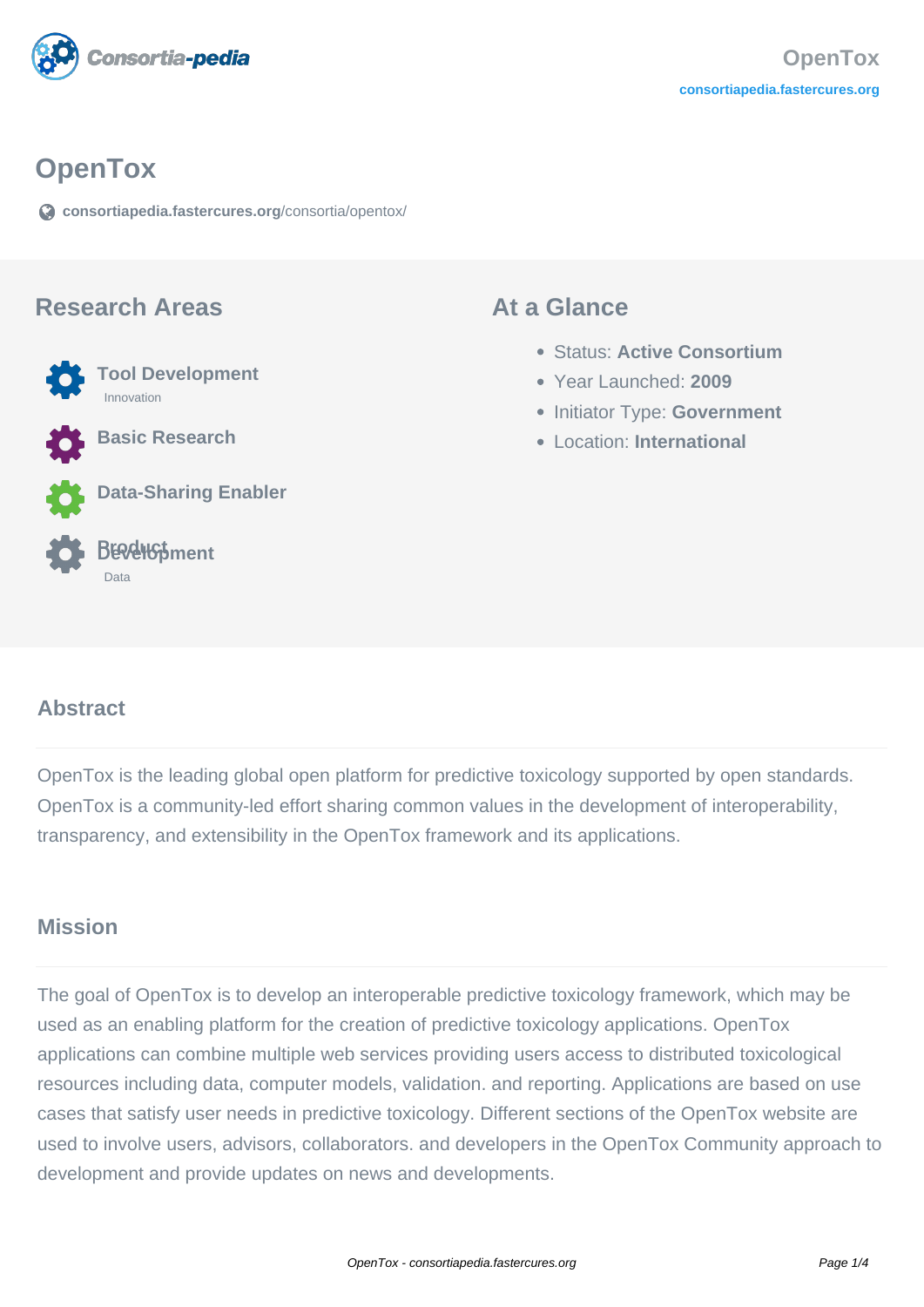

OpenTox is committed to the support and integration of alternative testing methods using in vitro assay approaches, systems biology, stem cell technology, and the mining and analysis of human epidemiological data.

 Hence the framework design must take into account extensibility to satisfy a broad range of scientific developments and use cases.

# **Consortium History**

To view past events of OpenTox, click [here](http://www.opentox.net/events-and-meetings/past-events)

# **Structure & Governance**

Douglass Connect governs the OpenTox Framework

## **Intellectual Property**

OpenTox is the leading global open platform for predictive toxicology supported by open standards.

# **Data Sharing**

The eNanoMapper is a nanotechnology community-based application development of OpenTox supporting data sharing.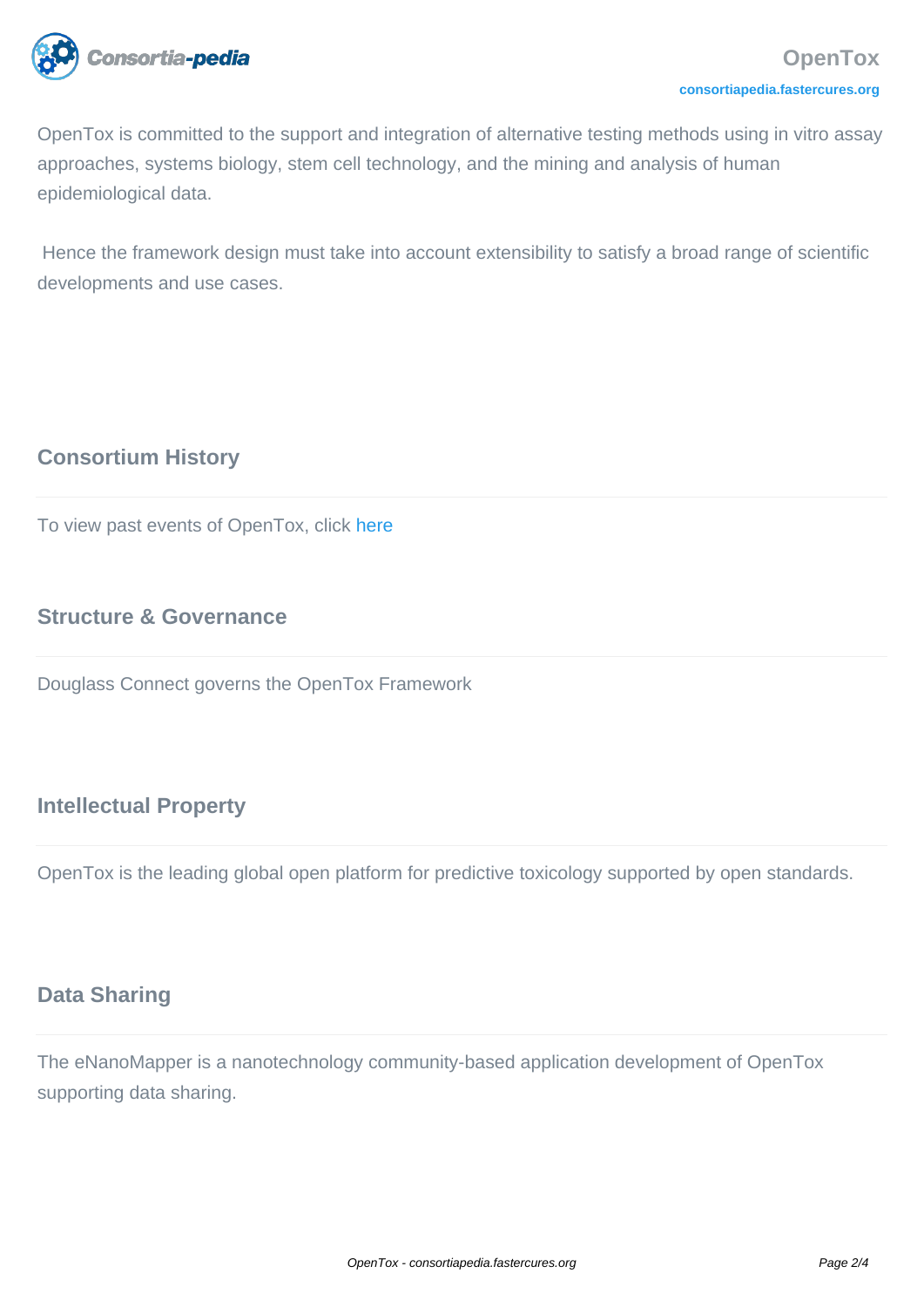

# **Impact/Accomplishment**

OpenTox is working to meet the requirements of the REACH legislation using alternative testing methods to contribute to the reduction of animal experiments for toxicity testing.

 OpenTox actively supports the development and validation of in silico models and algorithms by improving the interoperability between individual systems (common standards for data and model exchange), increasing the reproducibility of in silico models.

# **Links/Social Media Feed**

| Homepage       | http://opentox.net/ |
|----------------|---------------------|
| Facebook       | @DouglasConnect     |
| <b>Twitter</b> | @DouglasConn        |

## **Points of Contact**

Project coordinator Dr. Barry Hardy (barry.hardy@douglasconnect.com), Tel: +41 61 851 0170.

## **Sponsors & Partners**

Genetta Soft Douglas Connect **LeadScope IdeaConsult** In silico toxicology

Updated: **06/20/2017**